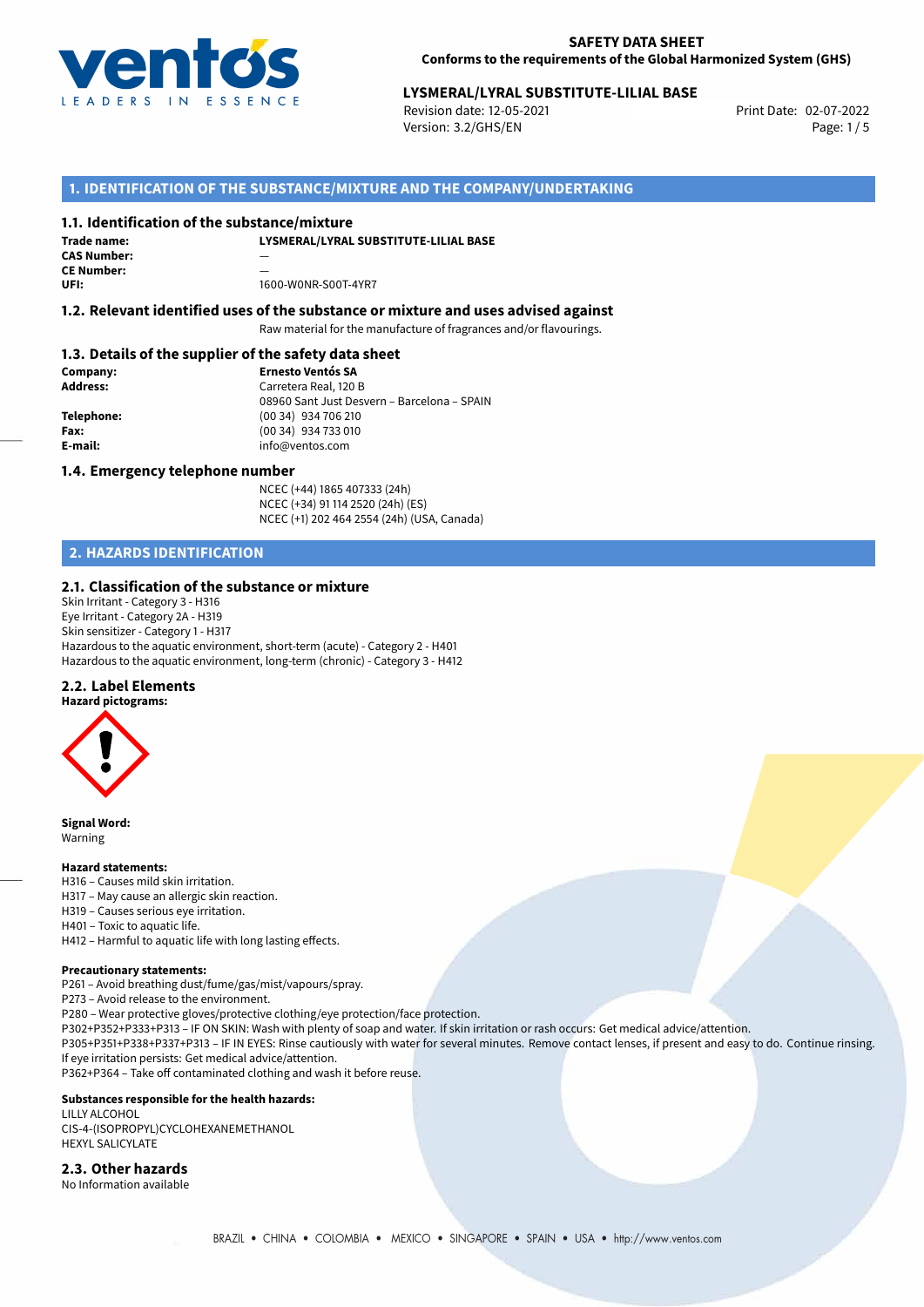

# **LYSMERAL/LYRAL SUBSTITUTE-LILIAL BASE**<br>Revision date: 12-05-2021<br>Print Date: 02-07-2022

Revision date: 12-05-2021 Version: 3.2/GHS/EN Page: 2 / 5

# **3. COMPOSITION/INFORMATION ON INGREDIENTS**

#### **3.1. Substances**

#### Not applicable

#### **3.2. Mixtures**

MIXTURE OF AROMATIC SUBSTANCES

Hazardous constituents:

| <b>Chemical Name</b>                                                         | % (w/w)       | <b>CAS No</b><br><b>EC No</b> | <b>Classification according to GHS</b>                                                                                                                                                                                                                                                                                       |
|------------------------------------------------------------------------------|---------------|-------------------------------|------------------------------------------------------------------------------------------------------------------------------------------------------------------------------------------------------------------------------------------------------------------------------------------------------------------------------|
| TETRAHYDRO-2-ISOBUTHYL-4-<br>METHYLPYRAN-4-OL (MIXTURE OF<br><b>ISOMERS)</b> | >50           | 63500-71-0<br>405-040-6       | Eye Irritant - Category 2A - H319                                                                                                                                                                                                                                                                                            |
| LILLY ALCOHOL                                                                | $>1$ ; $<$ 10 | 13351-61-6<br>236-400-9       | Acute Toxicity - Category 4 (oral) - H302<br>Skin Irritant - Category 2 - H315<br>Eye Irritant - Category 2A - H319<br>Skin sensitizer - Category 1B - H317<br>Hazardous to the aquatic environment, short-term (acute) - Category 3 - H402<br>Hazardous to the aquatic environment, long-term (chronic) - Category 3 - H412 |
| <b>HEXYL SALICYLATE</b>                                                      | $>1$ ; $<$ 10 | 6259-76-3<br>228-408-6        | Skin Irritant - Category 3 - H316<br>Skin sensitizer - Category 1B - H317<br>Hazardous to the aquatic environment, short-term (acute) - Category 1 - H400<br>Hazardous to the aquatic environment, long-term (chronic) - Category 1 - H410                                                                                   |
| $CIS-4-$<br>(ISOPROPYL)CYCLOHEXANEMETHANOL                                   | $>0.1$ ; <1   | 13828-37-0<br>237-539-8       | Skin Irritant - Category 2 - H315<br>Skin sensitizer - Category 1B - H317<br>Hazardous to the aquatic environment, short-term (acute) - Category 2 - H401                                                                                                                                                                    |

[See the full text of the hazard statements in section 16.](#page-4-0)

# **4. FIRST-AID MEASURES**

#### **4.1. Description of necessary first aid measures**

| Ingestion:    | Rinse mouth with water.                                                                                               |  |  |
|---------------|-----------------------------------------------------------------------------------------------------------------------|--|--|
|               | Obtain medical advice.                                                                                                |  |  |
|               | Keep at rest. Do not induce vomiting.                                                                                 |  |  |
| Eye contact:  | In case of contact with eyes, rinse immediately with plenty of water for at least 15 minutes and seek medical advice. |  |  |
| Inhalation:   | Remove person to fresh air and keep at rest.                                                                          |  |  |
|               | Seek immediate medical advice.                                                                                        |  |  |
| Skin contact: | Take off immediately all contaminated clothing.                                                                       |  |  |
|               | Thoroughly wash affected skin with soap and water.                                                                    |  |  |
|               | Seek medical attention if symptoms persist.                                                                           |  |  |

#### **4.2. Most important symptoms and effects, both acute and delayed**

No information available.

# **4.3. Indication of any immediate medical attention and special treatment needed**

No information available.

# **5. FIRE-FIGHTING MEASURES**

#### **5.1. Extinguishing Media**

Water spray, carbon dioxide, dry chemical powder or appropriate foam. For safety reasons do not use full water jet.

#### **5.2. Special hazards arising from the substance or mixture**

Known or Anticipated Hazardous Products of Combustion: Emits toxic fumes under fire conditions.

#### **5.3. Advice for firefighters**

High temperatures can lead to high pressures inside closed containers. Avoid inhalation of vapors that are created. Use appropriate respiratory protection. Do not allow spillage of fire to be poured into drains or watercourses. Wear self-contained breathing apparatus and protective clothing.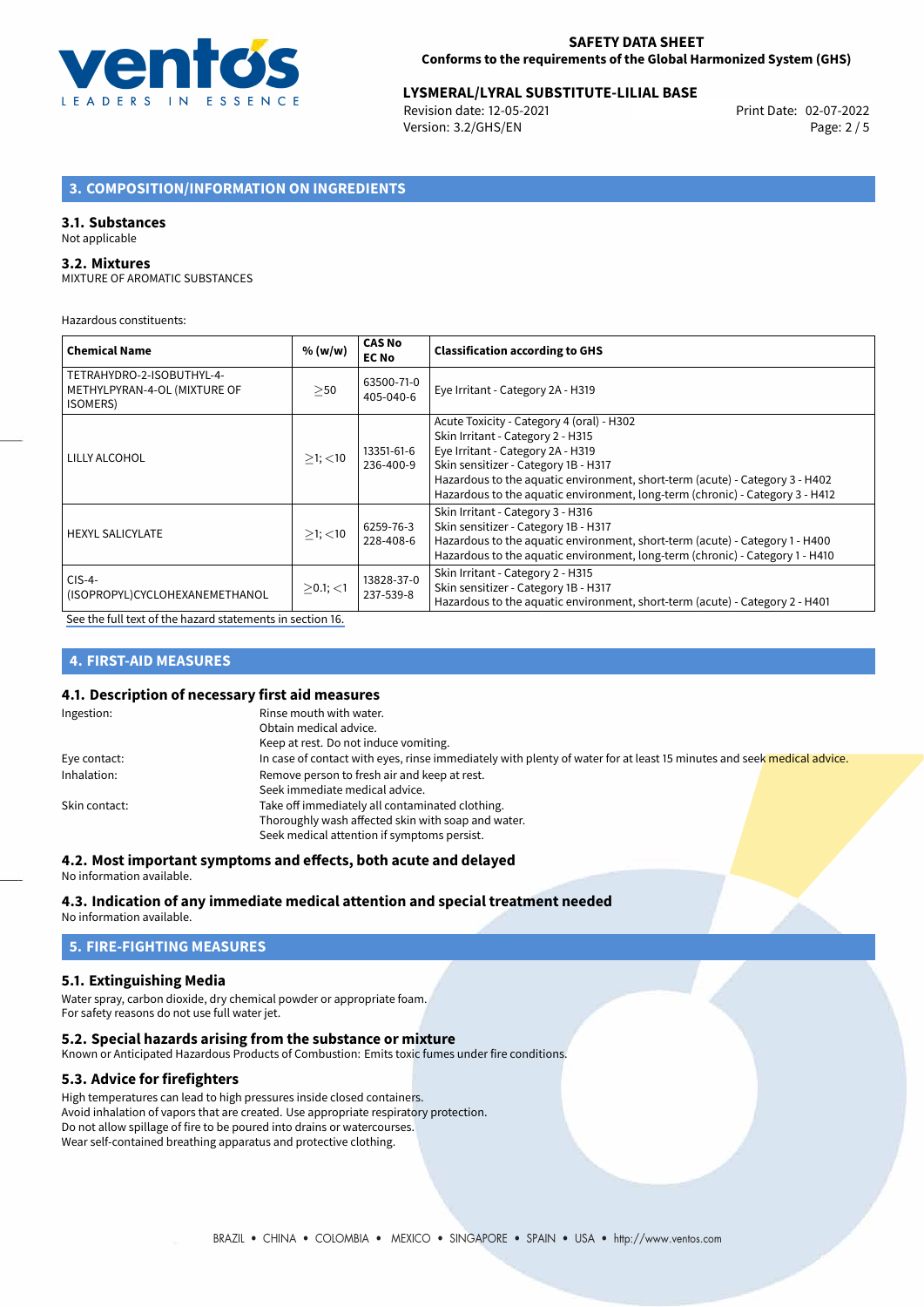

# **LYSMERAL/LYRAL SUBSTITUTE-LILIAL BASE**<br>Revision date: 12-05-2021<br>Print Date: 02-07-2022

Revision date: 12-05-2021 Version: 3.2/GHS/EN Page: 3 / 5

## **6. ACCIDENTAL RELEASE MEASURES**

### **6.1. Personal precautions, protective equipment and emergency procedures**

Evacuate surronding areas. Ensure adequate ventilation. Keep unnecessary and unprotected personnel from entering. Do not breathe vapor/spray. Avoid contact with skin and eyes. Information regarding personal protective measures: see section 8.

#### **6.2. Environmental precautions**

To avoid possible contamination of the environment, do not discharge into any drains, surface waters or groundwaters.

#### **6.3. Methods and materials for containment and cleaning up**

Cover with an inert, inorganic, non-combustible absorbent material (e.g. dry-lime, sand, soda ash). Place in covered containers using non-sparking tools and transport outdoors. Avoid open flames or sources of ignition (e.g. pilot lights on gas hot water heater). Ventilate area and wash spill site after material pickup is complete.

#### **6.4. Reference to other sections**

Information regarding exposure controls, personal protection and disposal considerations can be found in sections 8 and 13.

## **7. HANDLING AND STORAGE**

#### **7.1. Precautions for safe handling**

Do not store or handle this material near food or drinking water. Do not smoke. Avoid contact with the eyes, skin and clothing. Wear protective clothing and use glasses. Observe the rules of safety and hygiene at work. Keep in the original container or an alternative made from a compatible material.

# **7.2. Conditions for safe storage, including any incompatibilities**

Store in tightly closed and preferably full containers in a cool, dry and ventilated area, protected from light. Keep away from sources of ignition (e.g. hot surfaces, sparks, flame and static discharges). Keep away from incompatible materials (see section 10).

#### **7.3. Specific end use(s)**

No information available.

#### **8. EXPOSURE CONTROLS AND PERSONAL PROTECTION**

#### **8.1. Control parameters**

Components with occupational exposure limits: None known.

#### **8.2. Exposure controls**

Measures should be taken to prevent materials from being splashed into the body. Provide adequate ventilation, according to the conditions of use. Use a mechanical exhaust if required.

#### **8.3. Individual protection measures, such as personal protective equipment**

| Chemical safety goggles are recommended. Wash contaminated goggles before reuse.                                                      |
|---------------------------------------------------------------------------------------------------------------------------------------|
| Chemical-resistant gloves are recommended. Wash contaminated gloves before reuse.                                                     |
| Personal protective equipment for the body should be selected based on the task being performed and the risks<br>involved.            |
| In case of insufficient ventilation, use suitable respiratory equipment.                                                              |
| Emissions from ventilation or process equipment should be checked to ensure they comply with environmental<br>protection legislation. |
| In some cases, filters or engineering modifications to the process equipment will be necessary to reduce emissions to                 |
| acceptable levels.                                                                                                                    |
|                                                                                                                                       |

# **9. PHYSICAL AND CHEMICAL PROPERTIES**

#### **9.1. Information on basic physical and chemical properties**

| Appearance:                      | Liguid          |
|----------------------------------|-----------------|
| Colour:                          | Confo           |
| Odour:                           | Confo           |
| Odour theshold:                  | Not de          |
| pH:                              | Not de          |
| Melting point/freezing point:    | Not de          |
| Boling point/boiling range (°C): | Not de          |
| Flash point:                     | $110^{\circ}$ C |
| Evaporation rate:                | Not de          |
|                                  |                 |

Conforms to standard Conforms to standard Not determined Not determined Not determined Not determined Not determined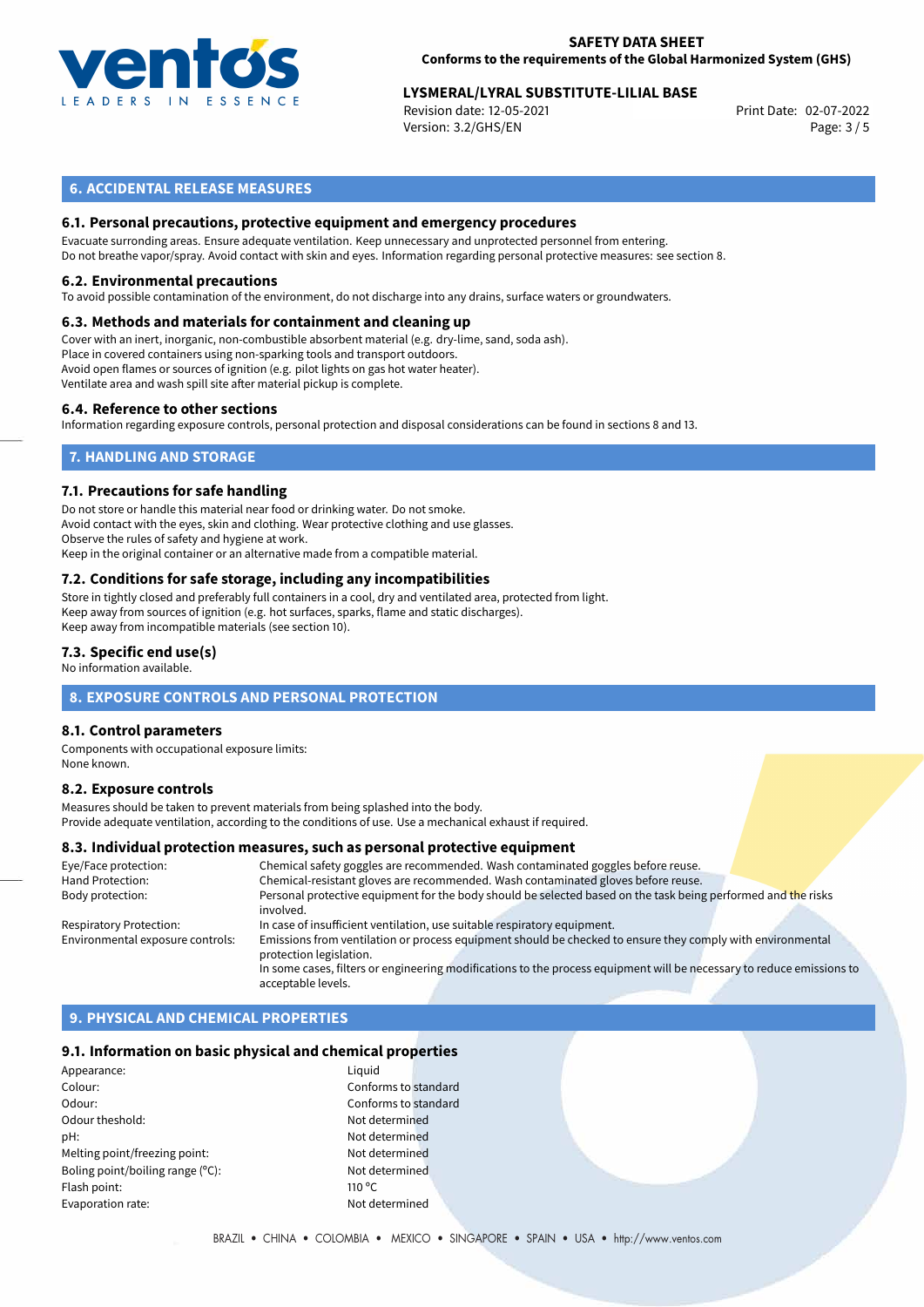

# **LYSMERAL/LYRAL SUBSTITUTE-LILIAL BASE**<br>Revision date: 12-05-2021<br>Print Date: 02-07-2022

Revision date: 12-05-2021 Version: 3.2/GHS/EN Page: 4 / 5

Flammability: Not determined Lower flammability/Explosive limit: Not determined Upper flammability/Explosive limit: Not determined Vapour pressure: Vapour pressure: Vapour Density: Not determined Density: 0,949−0,959 g/mL (20<sup>o</sup>C)<br>Relative density: 0,949−0,959 (20<sup>o</sup>C) Relative density: 0,949*−*0,959 (20ºC) Solubility in other solvents: SOLUBLE IN ETHANOL Partition coefficient n-octanol/water: Not determined Auto-ignition temperature:<br>
Decomposition temperature:<br>
Not determined Decomposition temperature: Viscosity, dynamic: Not determined Viscosity, kinematic: Not determined Explosive properties:<br>
Oxidising properties:<br>
NONE EXPECTED Oxidising properties:

INSOLUBLE IN WATER

# **10. STABILITY AND REACTIVITY**

#### **10.1. Reactivity**

No hazardous reactions if stored and handled as prescribed/indicated.

#### **10.2. Chemical stability**

The product is stable if stored and handled as prescribed/indicated.

#### **10.3. Possibility of hazardous reactions**

No hazardous reactions if stored and handled as prescribed/indicated.

#### **10.4. Conditions to Avoid**

Conditions to Avoid: Excessive heat, flame or other ignition sources.

#### **10.5. Incompatible materials**

Avoid contact with strong acids and bases and oxidizing agents.

#### **10.6. Hazardous decomposition products**

During combustion may form carbon monoxide and unidentified organic compounds.

# **11. TOXICOLOGICAL INFORMATION**

| <b>Acute toxicity</b>             | Based on the data available, the criteria for classification are not met. |  |
|-----------------------------------|---------------------------------------------------------------------------|--|
| <b>Skin corrosion/irritation</b>  | Causes mild skin irritation.                                              |  |
| Serious eye damage/irritation     | Causes serious eye irritation.                                            |  |
| Respiratory or skin sensitisation | May cause an allergic skin reaction.                                      |  |
| <b>Germ cell mutagenicity</b>     | Based on the data available, the criteria for classification are not met. |  |
| Carcinogenicity                   | Based on the data available, the criteria for classification are not met. |  |
| <b>Reproductive toxicity</b>      | Based on the data available, the criteria for classification are not met. |  |
| <b>STOT-single exposure</b>       | Based on the data available, the criteria for classification are not met. |  |
| <b>STOT-repeated exposure</b>     | Based on the data available, the criteria for classification are not met. |  |
| <b>Aspiration hazard</b>          | Based on the data available, the criteria for classification are not met. |  |

### **12. ECOLOGICAL INFORMATION**

#### **12.1. Toxicity**

**Assessment:** Toxic to aquatic life. Harmful to aquatic life with long lasting effects. **Experimental/calculated data:** No information available.

#### **12.2. Degradability**

No information available.

**12.3. Bioaccumulative potential**

No information available.